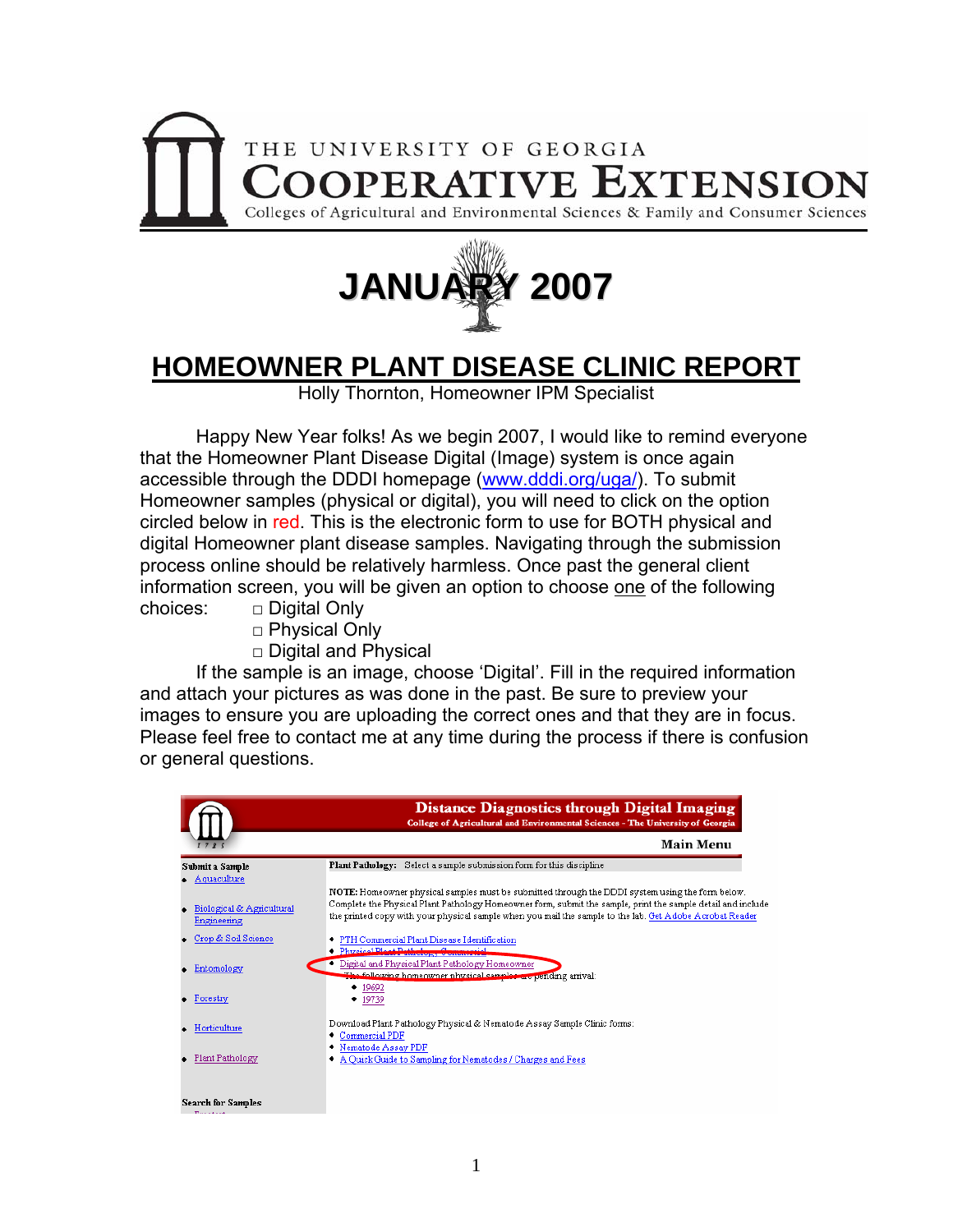Below you will find the usual table of plant disease samples received from mid-December until mid-January, including the county from which they were sent. For January, I have decided to include a list of valuable references (26 references). It was recently brought to my attention that some feel there is not adequate information and/or resources available to make accurate diagnoses within county offices. The list is in alphabetical order beginning with the first word in the title of the article. I have included links which can take you directly to the PDF/HTML for the appropriate article.

| <b>County</b>   | <b>Plant</b>           | <b>Common Name of Disease (Pathogen)</b>        |
|-----------------|------------------------|-------------------------------------------------|
| <b>Brantley</b> | Oat                    | No disease - cold damage                        |
| Cobb            | Pansy                  | Pythium crown & rot ( <i>Pythium</i> spp.)      |
| <b>DeKalb</b>   | Magnolia               | Algal leaf spot (Cephaleuros virescens)         |
| Rockdale        | Sugar Maple            | Tar spot (Rhytisma acerinum)                    |
| <b>Wilkes</b>   | <b>English Boxwood</b> | No disease – cultural/site related (irrigation) |

## **CAESREFERENCES: EFERENCES:**

- 1) Abiotic Injuries and Disorders of Turfgrasses in Georgia. Alfredo Martinez, Lee Burpee, and Clint Waltz <http://pubs.caes.uga.edu/caespubs/pubs/PDF/B1258.pdf>- This article is very helpful in distinguishing between biotic (living) and abiotic (non-living) problems that occur on turf. There are numerous pictures and descriptions of the range of environmental problems that can occur on turf and a summary table at the end.
- 2) Cane Blight of Blackberry.

Phil Brannen and Gerard Krewer <http://pubs.caes.uga.edu/caespubs/pubs/PDF/C894.pdf>- This article discusses one of the major diseases of blackberry in the Southeast – cane blight. There are images of the disease on blackberry and the disease organism – *Leptosphaeria coniothyrium*. The article also includes management options.

- 3) Common Landscape Diseases in Georgia. Alfredo Martinez and Jean Williams-Woodward <http://pubs.caes.uga.edu/caespubs/pubs/PDF/B1238.pdf>- Includes images and descriptions of common diseases in the landscape.
- 4) Common Tomato Diseases in Georgia. Mila Pearce <http://pubs.caes.uga.edu/caespubs/pubs/PDF/B1285.pdf>- Discusses the 8 major diseases that occur on tomatoes here in Georgia. Images are included.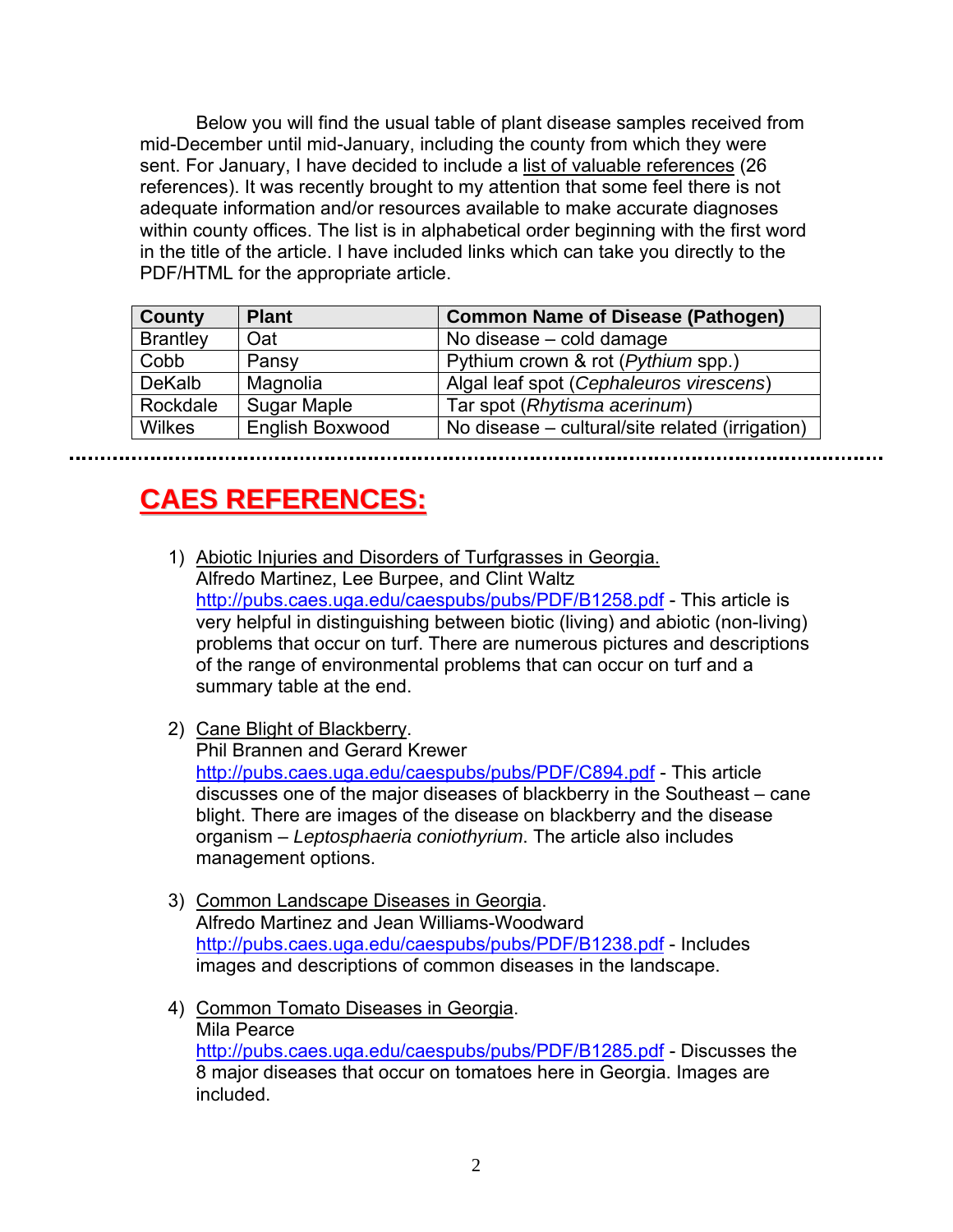- 5) Disease Control in the Home Vegetable Garden. David Langston and Taft Eaker <http://pubs.caes.uga.edu/caespubs/pubs/PDF/C862.pdf>- Discusses disease management in terms of sound cultural practices in the home vegetable garden (no images are included).
- 6) Dogwood Diseases and Problems. Ed Brown II and Kim Coder <http://pubs.caes.uga.edu/caespubs/pubs/PDF/L36.pdf> - Discusses the most common diseases of Dogwoods, including images of the diseases. Also discusses cultural problems that can occur.
- 7) Fireblight: Symptoms, Causes, & Treatment. Alfredo Martinez and Mila Pearce <http://pubs.caes.uga.edu/caespubs/pubs/PDF/C871.pdf>- A brief summary of the fireblight pathogen, *Erwinia amylovora*. This article includes disease management options.
- 8) Fusiform Rust on Pines. Ed Brown II and Kim Coder <http://pubs.caes.uga.edu/caespubs/pubcd/C440.htm>- Discusses in detail this common disease on pines. Images are included (black and white).
- 9) Geranium Diseases. Alfredo Martinez and James Buck <http://pubs.caes.uga.edu/caespubs/pubs/PDF/C863.pdf>- Discusses identification and control of the various diseases of geraniums in both landscape and indoor settings, includes some great images.
- 10) Guide for Interpreting Nematode Assay Results. <http://pubs.caes.uga.edu/caespubs/pubs/PDF/C834.pdf>- Discusses optimum time for sampling for nematodes for particular crops, interpreting assay results for particular crops, and various comments for each crop (includes management options, resistant varieties, and cultural options).
- 11) Guide to Turfgrass Fungicides. Alfredo Martinez, Lee Burpee, and Tom Allen <http://pubs.caes.uga.edu/caespubs/pubs/PDF/B1316.pdf>- Discusses common turfgrass diseases and the chemical controls for them.
- 12) Key to Diseases of Oaks in the Landscape. Mila Pearce and Jean Williams-Woodward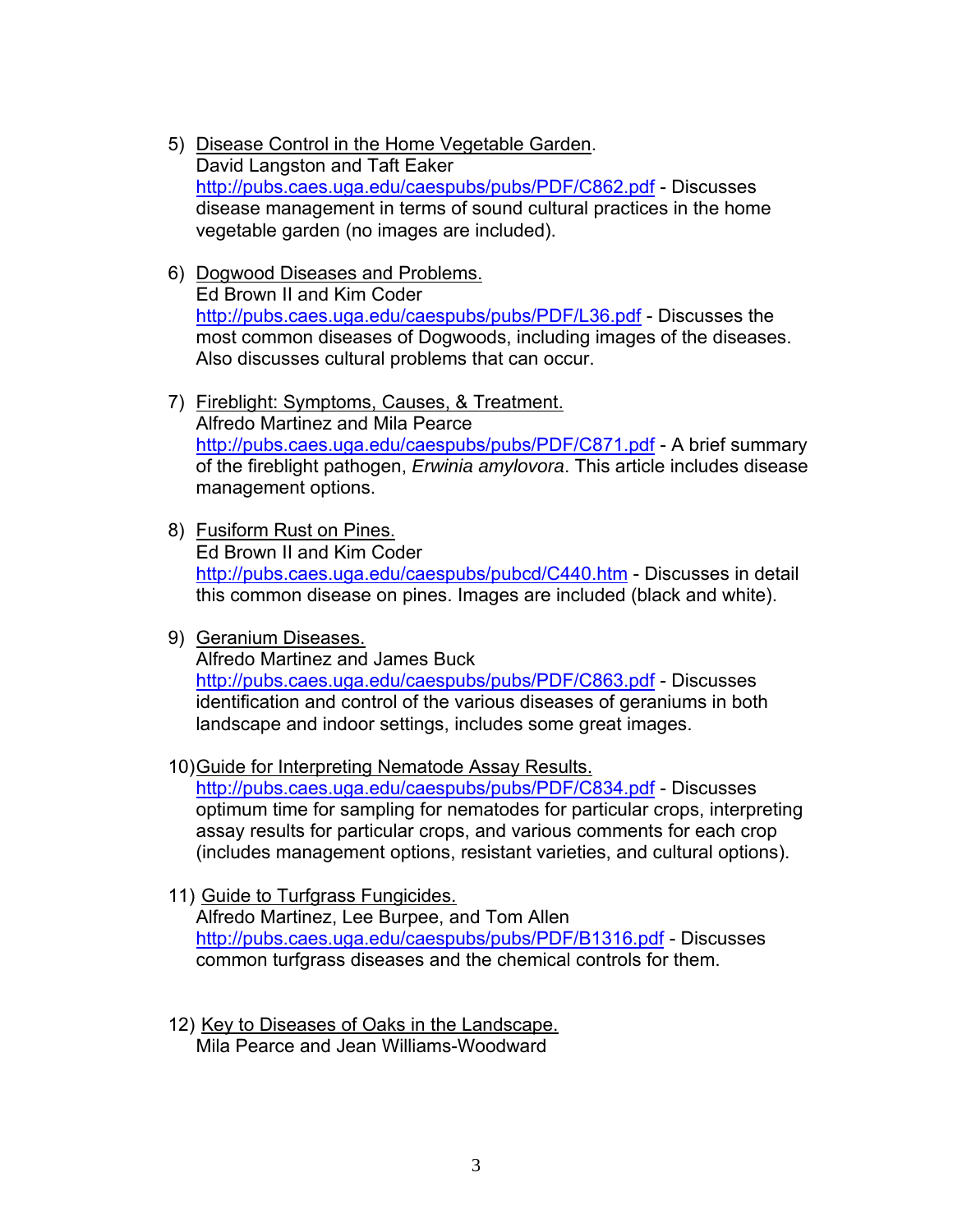<http://pubs.caes.uga.edu/caespubs/pubs/PDF/B1286.pdf>- Guide to identifying various diseases of oaks, includes color pictures of the various diseases and control options.

13) Key to Diseases of Pines in the Landscape.

Tom Allen, Jean Williams-Woodward, and Mila Pearce <http://pubs.caes.uga.edu/caespubs/pubs/PDF/B1284.pdf>- Guide to identifying various diseases (biotic and abiotic) of pines in the landscape, includes color pictures of the various diseases.

14) Pansy Diseases in the Landscape.

Mila Pearce

<http://pubs.caes.uga.edu/caespubs/pubs/PDF/B1281.pdf>- Discusses 5 major diseases of pansies and management options for each, includes various color pictures of symptomatic plants.

15) Pesticide Safety for the Homeowner.

Keith Delaplane <http://pubs.caes.uga.edu/caespubs/pubcd/L430.htm> - Homeowner guide to pesticide safety.

- 16) Plant Susceptibility to Major Nematodes in Georgia <http://pubs.caes.uga.edu/caespubs/pubcd/B904.htm>- Discusses field crops and their susceptibility to particular nematodes and the different kinds of nematodes that are present in Georgia.
- 17) Rose Diseases in the Landscape.

Mila Pearce <http://pubs.caes.uga.edu/caespubs/pubs/PDF/B1280.pdf>- Describes the symptoms and management options for 7 major diseases of rose.

- 18) Sanitation Measures for Limiting Diseases in the Home Orchard. Taft Eaker <http://pubs.caes.uga.edu/caespubs/pubcd/C856.htm>- Describes common diseases seen in the home orchard and management options for each.
- 19) Simplified Fungal Identification Key. Jean Williams-Woodward <http://www.plant.uga.edu/Extension/pubs/fungikey.pdf> - This is a key designed to help identify common fungal pathogens based on their microscopic characteristics.
- 20) A Simplified Technique for Recovering *Pythium* and *Phytophthora* from Infected Plant Tissue. Jason Brock and Glenn Beard